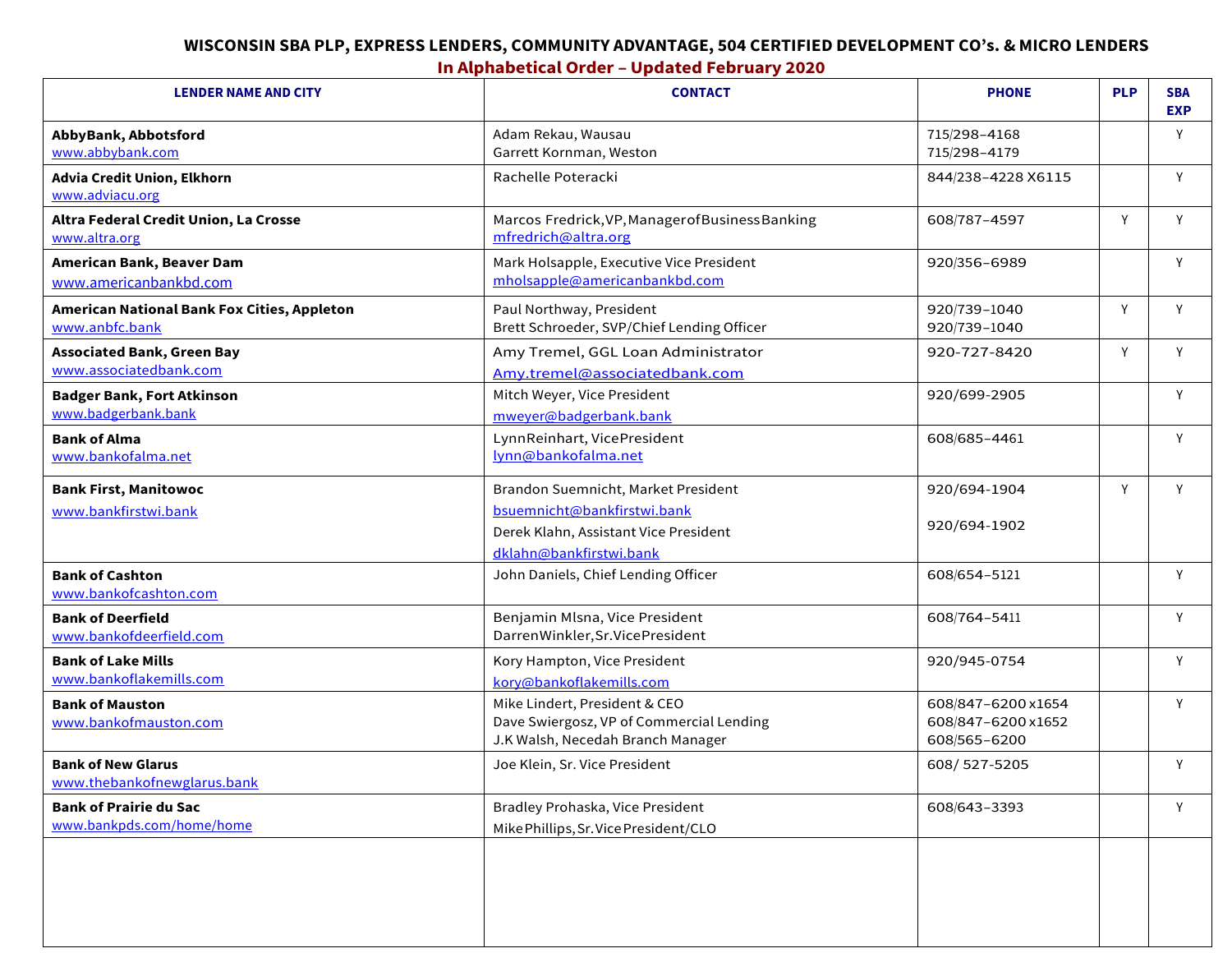| <b>Bank of Sun Prairie</b>                                        | Ron Blawusch                                                                  | 608-467-1766               |   | Y |
|-------------------------------------------------------------------|-------------------------------------------------------------------------------|----------------------------|---|---|
| www.bankofsunprairie.com                                          | Executive Vice President, Chief Lending Officer                               |                            |   |   |
|                                                                   | Ron.Blawusch@bankofsunprairie.com                                             | 608/467-1769               |   |   |
|                                                                   | Larry Schwenn                                                                 |                            |   |   |
|                                                                   | Sr. Vice President, Business Development Officer                              |                            |   |   |
|                                                                   | Larry.Schwenn@bankofsunprairie.com                                            | 608/467-1767               |   |   |
|                                                                   | Joseph Schuch                                                                 |                            |   |   |
|                                                                   | Vice President, Business Solutions Manager<br>Joe.Schuch@bankofsunprairie.com |                            |   |   |
| <b>Bank of the West, Spooner</b>                                  | Donald Strunk                                                                 | 715/635-2161               | Y | Y |
| www.bankofthewest.com                                             |                                                                               |                            |   |   |
| <b>Baraboo State Bank</b>                                         | David A. Taylor, President                                                    | 608/356-7703               | Y | Y |
| www.baraboonational.com                                           | Scott J. Jenks, Vice President                                                |                            |   |   |
| <b>Bay Bank, Green Bay</b>                                        | Christopher Coppens, Vice President                                           | 920/490-7600               |   | Υ |
| www.baybankgb.com                                                 |                                                                               |                            |   |   |
| <b>Blackhawk Bank, Beloit</b>                                     | Phil Whitehead                                                                | 608/713-1997               |   | Y |
| www.blackhawkbank.com                                             | Jack Walden                                                                   | 608/299-3471               |   |   |
|                                                                   |                                                                               |                            |   |   |
| <b>BLC Community Bank, Little Chute</b>                           | Adam Lange, Chief Lending Officer                                             | 920/687-7840               |   | Y |
| www.blccb.com                                                     | adaml@blccb.com                                                               |                            |   |   |
|                                                                   | Jeff Sheffler, VP Commercial Lending                                          | 920/687-7021               |   |   |
|                                                                   | jeffs@blccb.com                                                               |                            |   |   |
| <b>Bluff View Bank</b>                                            | <b>Daniel Mueller</b>                                                         | 608/582-3650               |   | Y |
| www.bluffviewbank.com                                             | danielm@bluffviewbank.com                                                     |                            |   |   |
|                                                                   |                                                                               |                            | Y | Y |
| <b>BMO Harris Bank, Brookfield</b><br>www.bmoharris.com           | Christine Kornburger                                                          | 262/938-2630               |   |   |
|                                                                   |                                                                               |                            |   |   |
| <b>Bremer Bank, Menomonie</b>                                     | Greg Hohlen, President/Market Manager                                         | 320/255-7185               | Y | Y |
| www.bremer.com                                                    |                                                                               |                            |   |   |
|                                                                   |                                                                               |                            |   | Υ |
| <b>Bristol Morgan Bank, Oakfield</b><br>www.bristolmorganbank.com | John Sullivan, Chief Lending Officer<br>jsullivan@bristolmorganbank.com       | 920/688-5252               |   |   |
|                                                                   |                                                                               |                            |   |   |
| <b>Byline Bank, Brookfield</b>                                    | Eric Manke, Senior Vice President                                             | 262/860-2090               | Y | Υ |
| www.bylinebank.com                                                | emanke@bylinebank.com                                                         |                            |   |   |
| <b>Capitol Bank, Madison</b>                                      | Derek Moehring, Executive VP/Sr. Lender                                       | 608/836-4304               |   | Y |
| www.capitolbank.com                                               | Ken Thompson, President/CEO                                                   | 608/836-4303               |   |   |
| <b>Charter Bank, Eau Claire</b>                                   | Dusty Hurtgen                                                                 | 715/850-2306               |   | Y |
| www.charterbank.bank                                              | Danny Pohnl                                                                   | 715/832-4254               |   |   |
| <b>CIBC Bank</b>                                                  | BrittanyMartin, RelationshipManager                                           | 414/291-7115               | Y | Y |
| us.cibc.com/en/small-business/sba-loans.html                      | Brittany.martin@cibc.com                                                      |                            |   |   |
| <b>Citizens Community Federal N.A., Eau Claire</b>                | Greg Dahl                                                                     | 715/835-6846               | Y | Y |
| www.ccf.us                                                        | <b>Justin Harings</b>                                                         | 715/839-4672               |   |   |
|                                                                   | Eric P. Rogness                                                               | 715/597-3139 ext.<br>12804 |   |   |
|                                                                   |                                                                               |                            |   |   |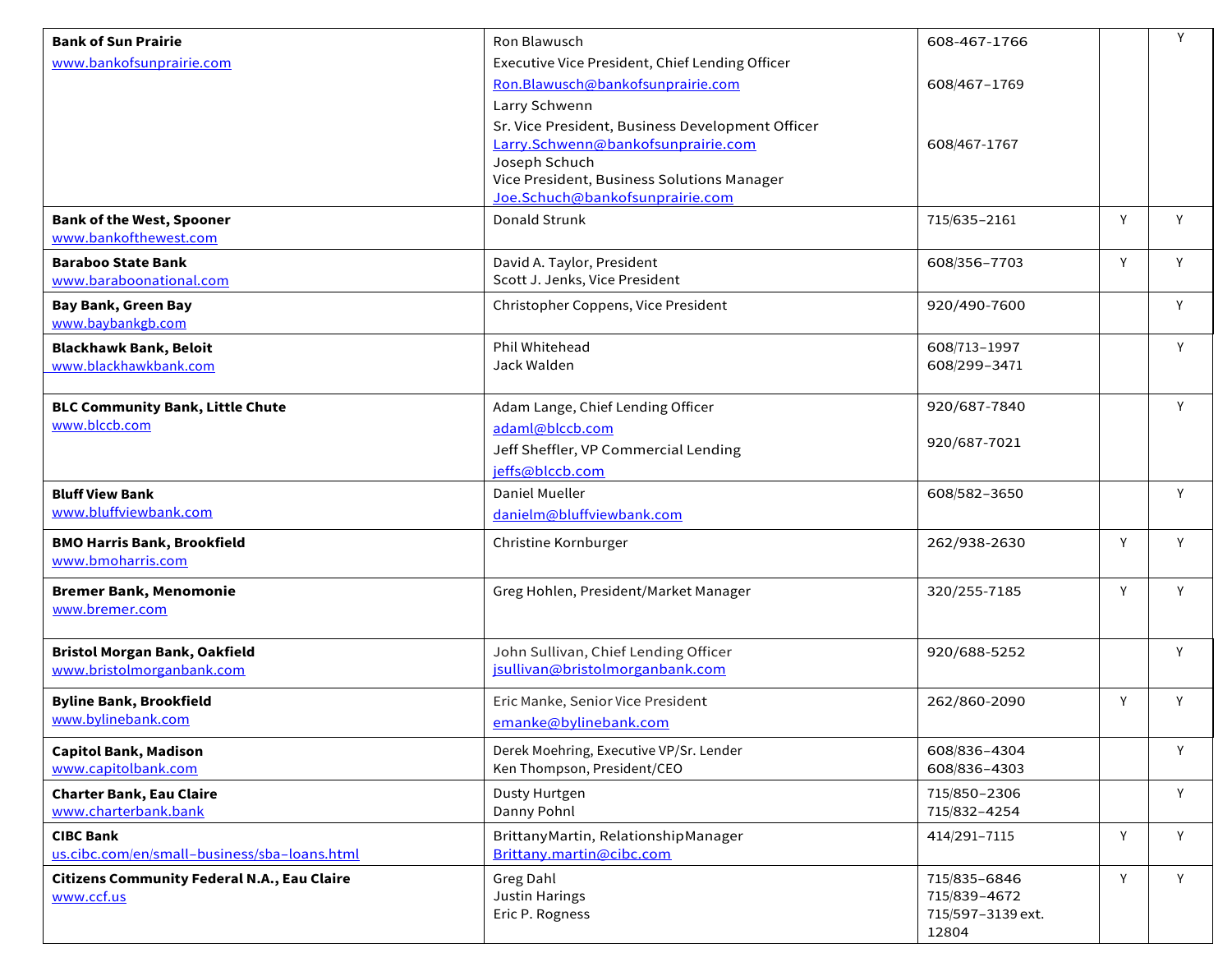| <b>Citizens State Bank</b><br>www.csbankcadott.com                          | Travis Udelhofen, VP of Credit                                                                           | 715-978-0130                    |   | Y |
|-----------------------------------------------------------------------------|----------------------------------------------------------------------------------------------------------|---------------------------------|---|---|
| <b>Citizens State Bank, Hudson</b><br>www.csbnet.net                        | Shawn Tyler, Vice President/CCO                                                                          | 715/377-7014                    | Y | Y |
| Citizens State Bank, La Crosse<br>www.citizensstatebank.us                  | Dennis Vogel, President/CEO<br>Jesse Storandt, Vice President                                            | 608/785-2265                    |   | Y |
| Citizens State Bank, Mukwonago<br>www.citizenbank.com                       | Jim Ebben, Vice President<br>jebben@citizenbank.com                                                      | 262/363-6500                    | Y | Y |
| <b>Cleveland State Bank</b><br>www.clevelandstate.bank                      | BrandenBoerner, Assistant Vice President<br>branden@clevelandstate.bank                                  | 866/321-9854                    |   | Y |
| <b>Collins State Bank, Random Lake</b><br>www.collinsstatebank.com          | Terry Van Engen, President<br>tvanengen@collinsstatebank.com                                             | 920/994-9434                    |   | Y |
| Comerica Bank, IL<br>www.comerica.com                                       | Thomas Meyer, Business Development Officer<br>Wisconsin Contact                                          | 847/381-5959                    | Y | Y |
| <b>Commerce State Bank, West Bend</b>                                       | Tom Brickley, Vice President                                                                             | 920/395-7414                    | Y | Y |
| www.commercestatebank.com                                                   | TBrickley@commercesb.com<br>Luke Hagel, Vice President<br>Ihagel@commercestatebank.com                   | 262/247-2800                    |   |   |
| <b>Community Financial Bank, Prentice</b><br>www.communityfinancialbank.net | Todd Waldhart, Commercial Banker                                                                         | 715/428-2801                    |   | Y |
| <b>Community First Bank, Boscobel</b><br>www.cfbank.com                     | Ryan Boebel                                                                                              | 608/448-4665                    |   | Y |
| <b>Community First Credit Union, Appleton</b><br>www.communityfirstcu.org   | Michael Vedder<br>Michael.vedder@communityfirstcu.org                                                    | 920/830-7293                    | Y | Y |
| <b>Community State Bank, Union Grove</b><br>www.communitystatebank.net      | Nick Borth,<br>nborth@communitystatebank.net                                                             | 262/878-3763                    |   | Y |
| <b>Cornerstone Community Bank, Grafton</b><br>www.bankwithcornerstone.com   | Rick Novotny, Chief Credit Officer<br>rnovotny@bankwithcornerstone.com                                   | 262/546-1131                    | Y | Y |
| <b>Coulee Bank, La Crosse</b><br>www.couleebank.net                         | Liz Lambrecht, Business Bank, Lead SBA Lending<br>Joe Zoellner, Sr. Vice President/Business Banking Mgr. | 608/784-9500                    | Y | Y |
| <b>CoVantage Credit Union, Antigo</b><br>www.covantagecu.org                | Rhonda Norrbom, Vice President<br>rnorrbom@covantagecu.org                                               | 715/627-4336 x2243              |   | Y |
| <b>CRF Small Business Loan Company, MN</b><br>www.crfusa.com                | Jennifer Ericson, Regional Director of Business<br>Development, WI Contact 612/305-2058                  | 800/475-3050 or<br>612-338-3050 | Y | Y |
| <b>Cumberland Federal Bank</b><br>www.cumberlandfederal.com                 | Barry Ranallo                                                                                            | 715/822-2249                    |   | Y |
| <b>Denmark State Bank, Denmark</b><br>www.denmarkstate.com                  | Mark Hoefs, Vice President                                                                               | 920/328-1187                    |   | Y |
| <b>Educators Credit Union, Racine</b><br>www.edcu.com                       | MarkH@denmarkstate.com<br>Neil Staeck, Small Business Development Officer                                | 262/321-7408                    | Y | Y |
| Farmers & Merchants Bank & Trust, Marinette<br>www.fmmarinette.com          | Steve Votis, SVP/Senior Lending Officer<br>svotis@fmmarinette.com                                        | 715/735-4224                    |   | Y |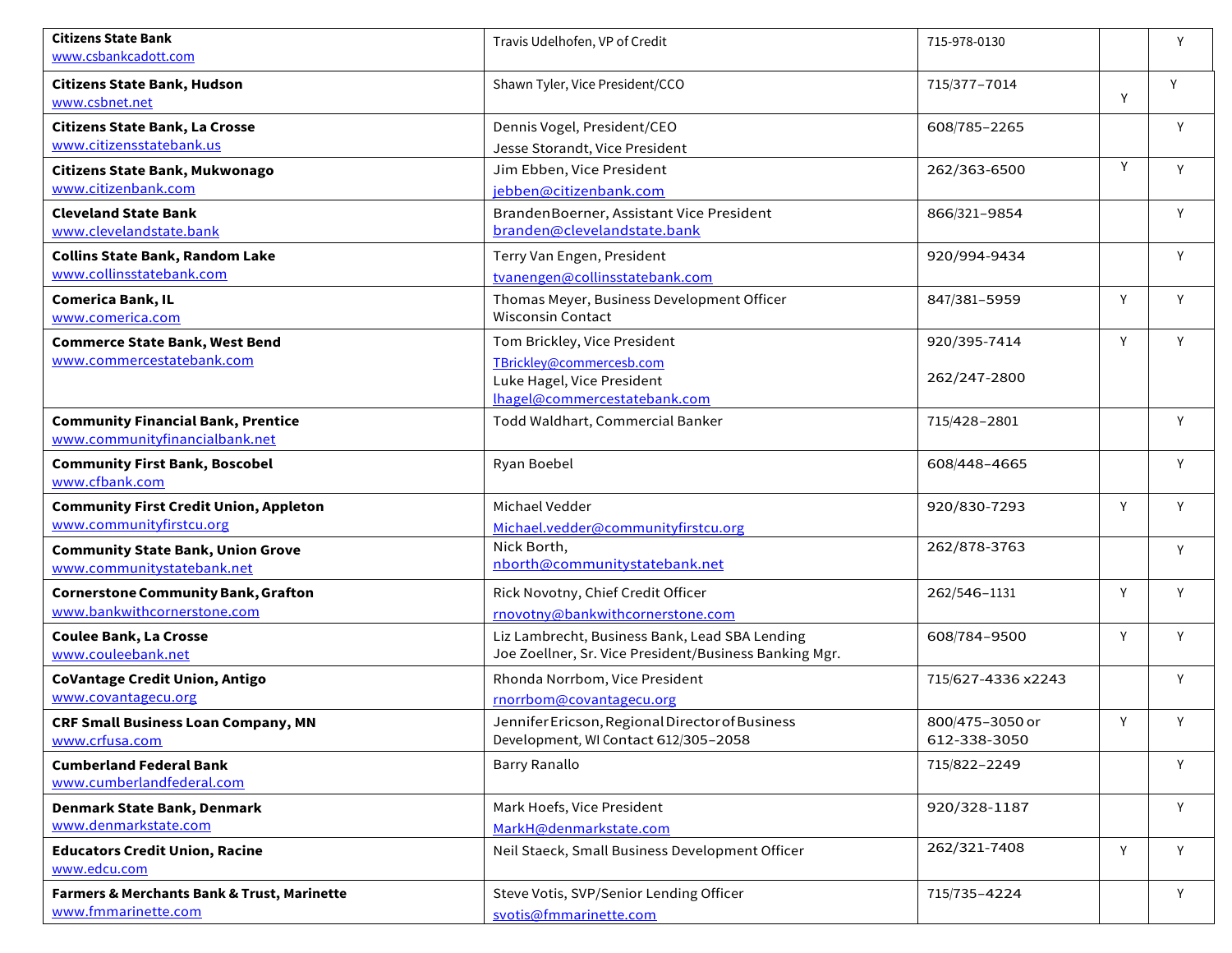| Farmers & Merchants State Bank, Waterloo<br>www.fandmstbk.com                | Barbara Hennessy, Vice President<br>barbh@fmbankpartner.com                                                                                    | 920/478-7018                                                 |   | Y |
|------------------------------------------------------------------------------|------------------------------------------------------------------------------------------------------------------------------------------------|--------------------------------------------------------------|---|---|
| <b>Farmers State Bank of Waupaca</b><br>www.fsbwaupaca.com                   | Don Volkman, Senior Vice President<br>DonV@fsbwaupaca.com                                                                                      | 715/258-1390                                                 |   | Y |
| First American Bank, Hudson<br>www.fa-bank.net                               | DeborahMalmbergSmith,Sr.VicePresident<br><b>Richard Sandquist</b><br>Dennis Martodam, Executive VP/CLO                                         | 715/381-8330<br>715/377-5304<br>715/377-5312                 | Y | Y |
| First American Bank, Kenosha<br>www.firstambank.com                          | Alan Lane-Murcia, VP & SBA Program Manager<br>alanemurcia@firstanbank.com                                                                      | 847/586-2225                                                 | Y | Y |
| The First Bank of Baldwin<br>www.firstbankbaldwin.com                        | Shane Bauer, Chief Executive Officer<br>John Larson                                                                                            | 715/684-3366 or<br>800/499-4362                              |   | Y |
| <b>First Bank Financial Centre, Oconomowoc</b><br>www.fbfcwi.com             | Sarah Andritsch, Vice President<br>sarah.andritsch@fbfcwi.com<br>Jake Scheider, Vice President<br>Jake.scheider@fbfcwi.com                     | 262/670-3026<br>262/670-3034                                 | Y | Y |
| <b>First Business Bank, Madison</b><br>www.firstbusiness.com                 | Jim Hartlieb, President<br>Matt Karnick, Vice President                                                                                        | 262/791-7145<br>608/232-5913<br>608/232-5926                 | Y | Y |
| <b>First Business Bank, Milwaukee</b><br>www.firstbusiness.com               | Travis Frazier, SBA Portfolio Manager<br>tfrazier@firstbusiness.com                                                                            | 262/792-7148                                                 |   | Y |
| First Citizens State Bank, Whitewater<br>www.firstcitizensww.com             | James Caldwell, President<br>Katie Nass, Loan Officer<br>knass@firstcitizensww.com                                                             | 262/473-2112<br>262/473-1401                                 | Y | Υ |
| <b>First Community Bank, Milton</b><br>www.fcbmilton.com                     | William Albright, Chairman of the Board, CLO<br>Brendon Wilkinson, President, CLO                                                              | 608/868-7644                                                 |   | Υ |
| <b>First Federal Bank of Wisconsin</b><br>www.firstfederalwisconsin.com      | Joe Bogenberger, Senior Commercial Loan Officer<br>jbogenberger@ffbwi.com<br>Michael Berry, Vice President<br>mberry@ffbwi.com                 | 262/542-4448 x3219<br>262/542-4448 x3202                     |   | Y |
| <b>First National Bank of Hartford</b><br>www.fnb-hartford.com               | Aaron Lensink<br>alensink@fnb-hartford.com                                                                                                     | 262/297-2870                                                 |   | Y |
| First National Bank and Trust Company, Beloit<br>www.bankatfirstnational.com | Aron Bussan, Vice President/Commercial Loan Officer                                                                                            | 608/363-8000                                                 |   | Y |
| <b>First National Bank of River Falls</b><br>www.fnbrf.com                   | Matt Russell, Executive Vice President/CCO<br>John Carlson, Vice President<br>Connie Ruppert, Vice President<br>Melissa Godden, Vice President | 715/426-3122<br>715/262-8354<br>715/426-3145<br>715/426-3169 |   | Y |
| First National Community Bank, New Richmond<br>www.fn-cb.com                 | Mark Casey Chuck<br>Jerrick Sheri<br>Soderquist                                                                                                | 715/243-6158<br>715/381-7126<br>715/243-6133                 |   | Y |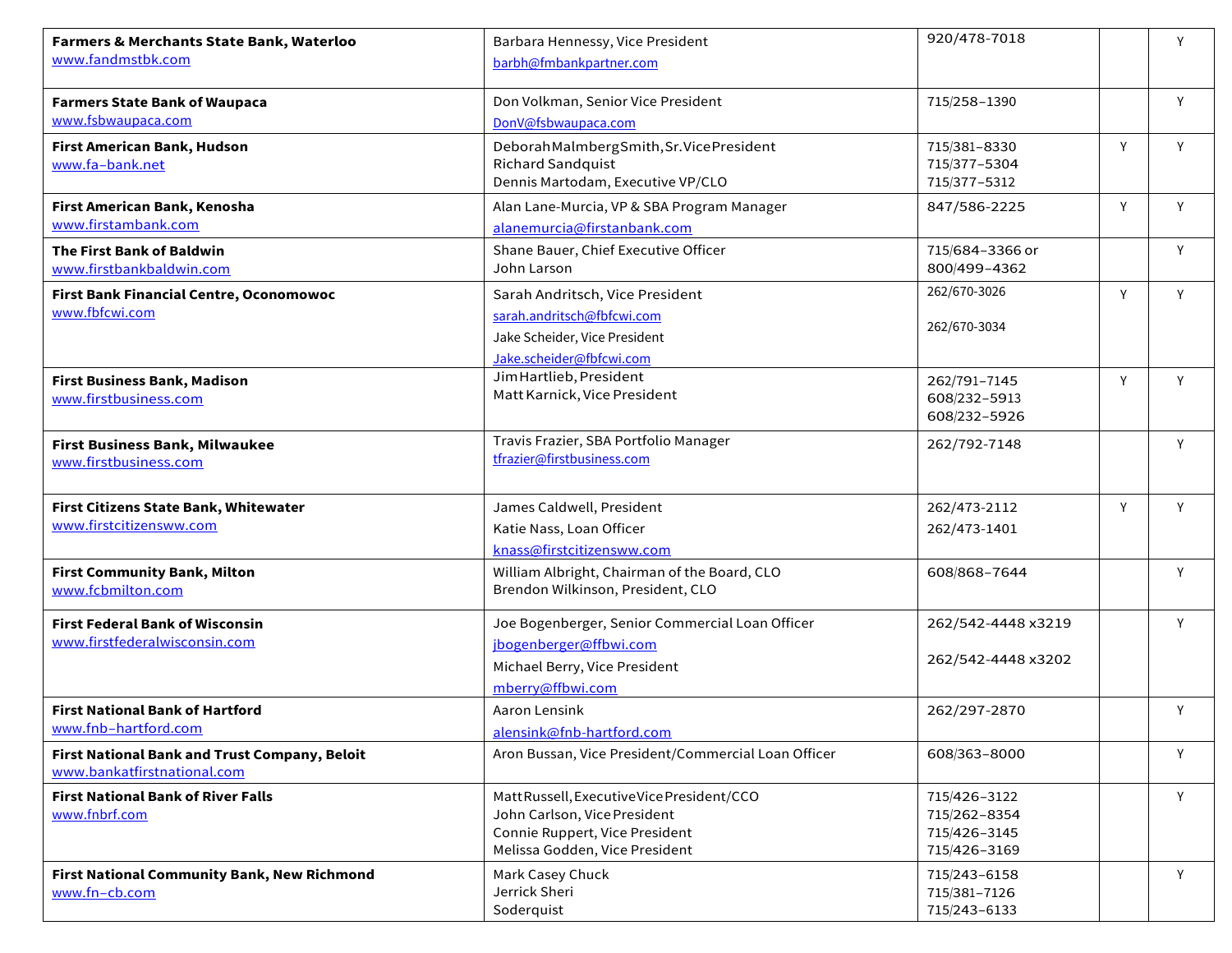| First State Bank, New London<br>www.bankfirststate.com                       | Mike Morse, Vice President Business Banking<br>Tod Severson, VP Agri/Business Banking                               | 920/531-2808<br>920/531-2825                                 |   | Y |
|------------------------------------------------------------------------------|---------------------------------------------------------------------------------------------------------------------|--------------------------------------------------------------|---|---|
| <b>Fortifi Bank</b>                                                          | Peter Kurth, VP Business Banking<br>Dave Mills, Senior Vice President                                               | 920/531-2853<br>608/286-3903                                 | Y | Y |
| www.fortifibank.com                                                          | dmills@fortifibank.com<br>Kale Unangst, Business Banker<br>kunangst@fortifibank.com                                 | 608/286-3905                                                 |   |   |
| <b>Forward Bank, Marshfield</b><br>www.forwardbank.com                       | David Krause<br>Dave Clark<br>Gene Knoll                                                                            | 715/389-6484<br>715/389-5300<br>715/785-5300                 | Y | Υ |
| Fox Communities Credit Union, Appleton<br>www.foxcu.org                      | Chris Cumicek, VP Commercial Lending<br>ccumicek@foxcu.org<br>Chris Allen, VP Business Services<br>callen@foxcu.org | 920/884-7173<br>920/993-3632                                 |   | Y |
| <b>Great North Bank</b><br>www.greatnorthbank.com                            | Michael Sullivan, COO                                                                                               | 920/221-1589                                                 |   | Υ |
| <b>Greenwoods State Bank, Lake Mills</b><br>www.greenwoods.bank              | Nate Salas, Senior Vice President - Commercial Banking<br>nsalas@greenwoods.bank                                    | 262/912-2252                                                 |   | Y |
| <b>Heartland Credit Union, Madison</b><br>www.heartlandcu.org                | Lisa Schueler, Commercial Lender                                                                                    | 800/362-3944 ext.<br>7329<br>608/268-7329                    |   | Y |
| Heritage Bank, N.A.<br>www.heritagebankna.com                                | Dave Henle                                                                                                          | 320/214-5506                                                 | Y |   |
| Hiawatha National Bank, Hager City<br>www.hnbank.com                         | Jeremy Price, HagerCity<br>jprice@hnbank.com<br>Warren Salzbrenner, Sheboygan<br>wsalzbrenner@hnbank.com            | 715/377-9919<br>920/395-9430                                 | Y | Υ |
| Hometown Bank, Fond du Lac<br>www.htbwi.com                                  | Tim Beno, Executive Vice President<br>tbeno@htbwi.com<br>Ben Thome, Credit Officer<br>bthome@htbwi.com              | 920/360-9550<br>920/907-6542                                 | Y | Y |
| <b>Horicon Bank, Horicon</b><br>www.horiconbank.com/                         | Allen Schwab (Beaver Dam)<br>Rose Petitte (West Bend)<br>Rick Schabo (Appleton)<br>David Kruck (Oshkosh)            | 920/885-8112<br>262/808-2670<br>920/209-0980<br>920/891-7991 |   | Y |
| <b>Huntington National Bank</b><br>www.huntington.com                        | Paula Cook<br>Paula.cook@huntington.com                                                                             | 414/531-5897                                                 | Y | Y |
| IncredibleBank, Wausau<br>www.incrediblebank.com                             | Stephanie Castagnier Dun                                                                                            | 847/477-7546<br>715/348-1531                                 | Y | Y |
| <b>Intercity State Bank, Schofield</b><br>www.intercitystatebank.com         | Sarah Napgezek<br>Randy Balk<br>Christopher Pfender                                                                 | 715/359-4231<br>715/241-0400                                 |   | Y |
| <b>Investors Community Bank, Manitowoc</b><br>www.investorscommunitybank.com | Sharon Slager, Assistant Vice President<br>sslager@investorscommunitybank.com                                       | 920/686-9998                                                 | Y | Y |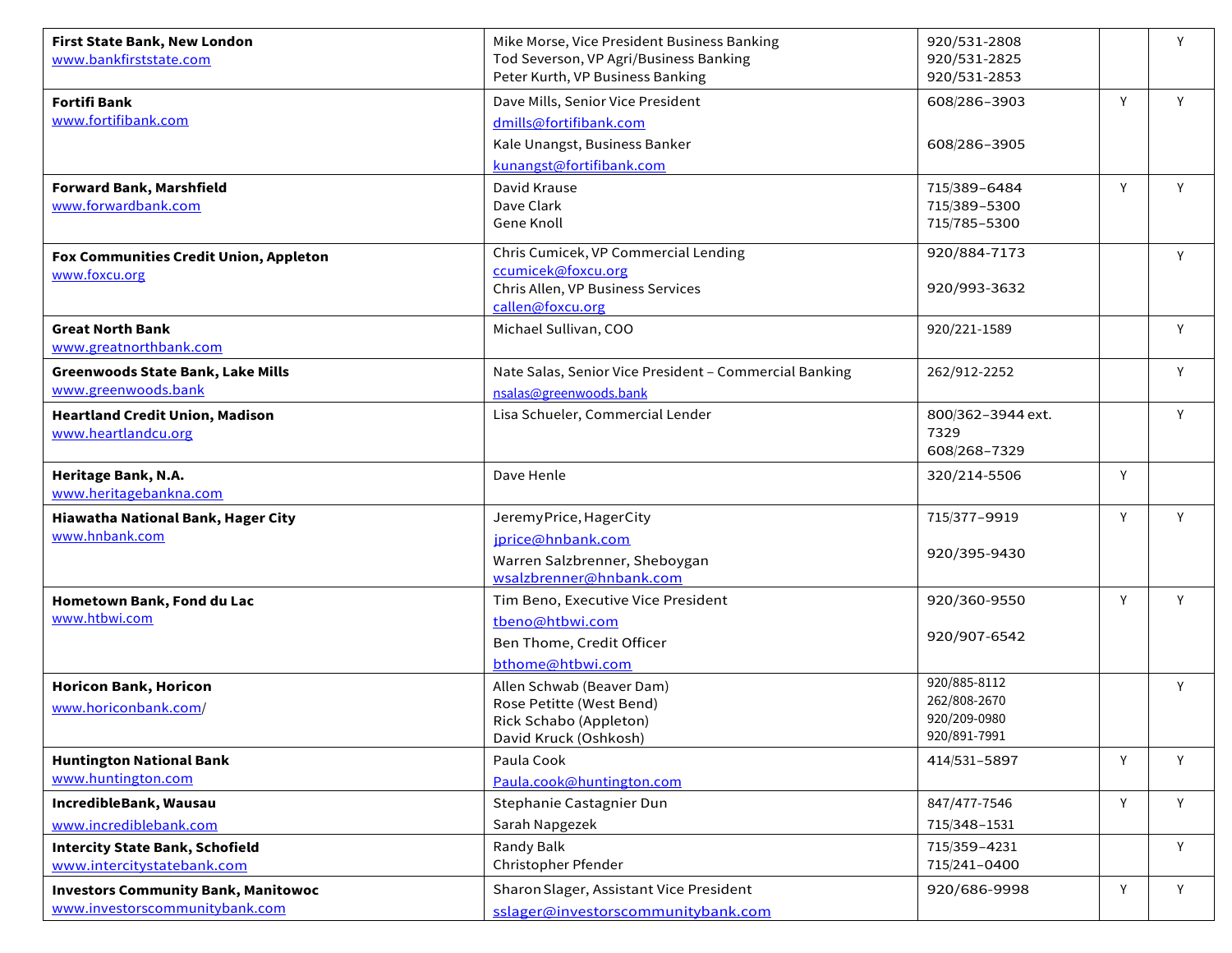| Ixonia Bank<br>www.ixoniabank.com           | Wendy Sowinski, Senior Vice President<br>wsowinski@ixoniabank.com | 262/560-7304 |   | Y |
|---------------------------------------------|-------------------------------------------------------------------|--------------|---|---|
| Johnson Bank, Racine                        | Mike Piku                                                         | 414/287-6452 | Y | Y |
| www.johnsonbank.com                         |                                                                   |              |   |   |
|                                             | mpiku@johnsonbank.com                                             |              |   |   |
| JPMorgan Chase Bank, Wisconsin              | Anthony Leach or Joel Redeker                                     | 262/783-3902 | Υ | Y |
| www.chase.com                               |                                                                   |              |   |   |
| Kohler Credit Union, Sheboygan              | Kevin Johnsrud, Bus Relationship Officer                          | 920/783-2390 |   | Y |
| www.kohlercu.com                            | kjohnsrud@kohlercu.com                                            |              |   |   |
|                                             | David Dedrick, Director of Bus Services                           | 262/518-1786 |   |   |
|                                             |                                                                   |              |   |   |
|                                             | ddedrick@kohlercu.com                                             |              |   |   |
| Ladysmith Federal Savings & Loan, Ladysmith | Joe Zaffino                                                       | 715/532-3389 |   | Y |
| www.ladysmithfederal.com                    |                                                                   |              |   |   |
| Landmark Credit Union, New Berlin           | Sandy Roadt, Vice President                                       | 262/780-7118 |   | Y |
| www.landmarkcu.com                          | SandyRoadt@landmarkcu.com                                         |              |   |   |
|                                             | Brent Handley, Assistant Vice President                           | 262/899-6284 |   |   |
|                                             |                                                                   |              |   |   |
|                                             | brentellhandley@landmarkcu.com                                    |              |   |   |
| <b>Live Oak Bank</b>                        | Bill Harrigan, Sr. Loan Officer                                   | 262/510-5194 | Y | Y |
| www.liveoakbank.com                         | Bill.harrigan@liveoak.bank                                        |              |   |   |
| <b>Marathon Bank, Wausau</b>                | Michelle Knopf                                                    | 715/845-7331 |   | Y |
| www.marathonsavingsbank.com                 |                                                                   |              |   |   |
|                                             |                                                                   |              |   |   |
| mBank                                       | <b>Kurt Rust</b>                                                  | 715/722-1401 |   | Y |
| www.bankmbank.com                           |                                                                   |              |   |   |
| <b>McFarland State Bank, McFarland</b>      | Dan Carey, AVP Commercial Lending                                 | 608/838-5040 |   | Y |
| www.msbonline.com                           | Scott Hoerth                                                      | 608/838-5038 |   |   |
|                                             | <b>Lukas Trow</b>                                                 | 608/838-5044 |   |   |
|                                             |                                                                   |              | Y | Y |
| Merchants Bank, Onalaska                    | Steve Christiansen, Market President                              | 608/779-8200 |   |   |
| www.merchantsbank.com                       |                                                                   |              |   |   |
| <b>MidWestOne Bank</b>                      | Hudson, Osceola, St. Croix Falls                                  | 715/483-2325 |   | Y |
| www.midwestone.bank/                        |                                                                   | 715/257-7525 |   |   |
| Monona Bank, Monona                         | <b>Brett Roth</b>                                                 | 608/395-2332 |   | Y |
| www.mononabank.com                          | Ted Gunderson, Vice President Business Banking                    | 608/223-5159 |   |   |
|                                             | Jordan Castro                                                     | 608/663-2969 |   |   |
| <b>Mound City Bank, Platteville</b>         | Lending or Jeff Stange, Assistant Vice President Lending Shane    | 608/348-2685 |   | Y |
| www.moundcitybank.com                       | Bowdish, Business Development Officer                             | 608/437-2685 |   |   |
|                                             |                                                                   |              |   |   |
| <b>National Bank of Commerce, Superior</b>  | Brad Roden, Sr. Vice President                                    | 715/394-5531 | Y | Y |
| www.nbcbanking.com                          |                                                                   |              |   |   |
| Nicolet National Bank, Green Bay            | Shelly Henry                                                      | 920/617-8218 | Y | Y |
| www.nicoletbank.com                         | shenry@nicoletbank.com                                            |              |   |   |
|                                             | Eric DeJardine, AVP Commercial Banking                            | 920/617-5309 |   |   |
|                                             | edejardine@NicoletBank.com                                        |              |   |   |
|                                             |                                                                   |              |   |   |
| Northern State Bank, Ashland                | John Beirl, VP Commercial Lending                                 | 715/682-2772 |   | Υ |
| www.nsbashland.com                          | Stephanie Cech                                                    |              |   |   |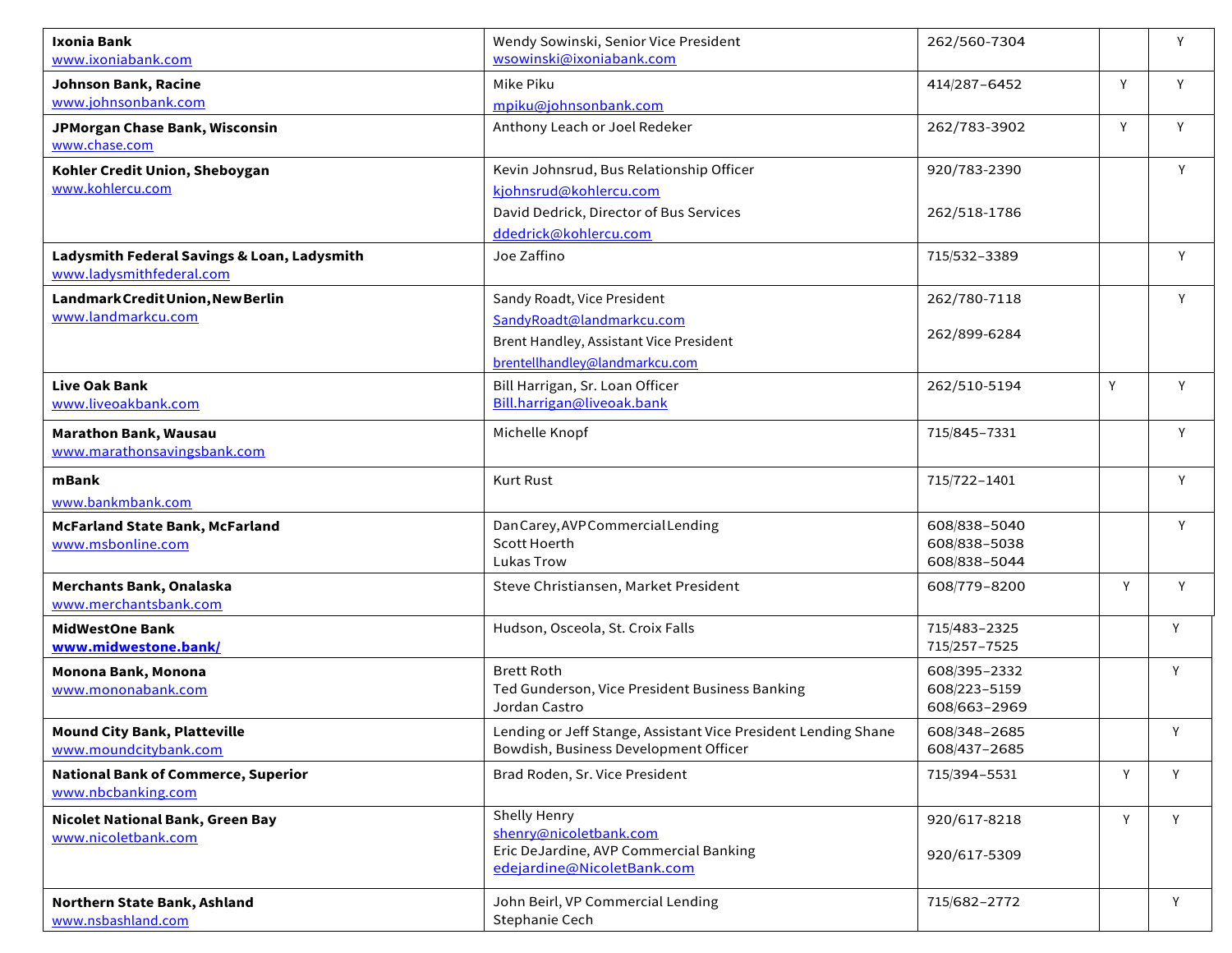| <b>Oak Bank, Fitchburg</b><br>www.oakbankonline.com              | <b>Business Lending Services</b>                                                                                                                           | 608/441-6000 or<br>877/625-2265              |   | Y |
|------------------------------------------------------------------|------------------------------------------------------------------------------------------------------------------------------------------------------------|----------------------------------------------|---|---|
| <b>Old National Bank</b><br>www.oldnational.com                  | Paul Sackmann                                                                                                                                              | 262/317-4890                                 | Y |   |
| <b>Oostburg State Bank</b><br>www.oostburgbank.com               | Paul Kuplic, Vice President Business Banking<br>paulk@oostburgbank.com                                                                                     | 920/564-4343                                 | Y | Y |
| <b>Oregon Community Bank</b><br>www.oregoncommunitybank.com      | John Breidenbach, SVP Business Banking<br>jbreidenbach@oregoncommunitybank.com<br>Elyse Smithback, SVP Business Bank<br>esmithback@oregoncommunitybank.com | 608/835-3168                                 |   | Y |
| Palmyra State Bank, Palmyra<br>www.palmyrastatebank.com          | Michael Mikklesen, Vice President                                                                                                                          | 262/495-2101                                 |   | Y |
| Park Bank, Holmen<br>www.helloparkbank.com                       | Sarah Gilles<br>Sarah.gilles@helloparkbank.com<br>Morgan Farmer<br>Morgan.farmer@helloparkbank.com                                                         | 608/269-2162<br>608/790-2877                 |   | Y |
| Park Bank, Madison<br>www.parkbank.com                           | Michael Johnston, Vice President<br>Peter Benson, Vice President                                                                                           | 608/826-5505<br>608/819-2405                 |   | Y |
| Park Bank, Milwaukee<br>www.parkbankonline.com                   | Tracy Meeks, Vice President<br>tracym@parkbankonline.com                                                                                                   | 262/827-5117                                 | Y | Y |
| Peoples Bank Midwest, Hayward<br>www.pbmbank.com                 | Susan Fibert<br>Rich McNamara<br>Mark Seyer                                                                                                                | 715/634-2674<br>651/735-2265<br>715/832-8333 | Y | Y |
| <b>Peoples Community Bank</b><br>www.thepeoplescommunitybank.com | David Jones<br>Tom Delagrave                                                                                                                               | 608/588-9948<br>608/588-4766                 |   | Y |
| Peoples State Bank, Prairie du Chien<br>www.peoplesfinancial.com | Duane Rogers, Senior Vice President Michael<br>Higgens, Commercial Loan Officer                                                                            | 608/326-3529<br>608/326-3526                 |   | Y |
| Peoples State Bank, Wausau<br>www.bankpeoples.com                | Darren Parker                                                                                                                                              | 715/847-4019                                 | Y | Y |
| Peshtigo National Bank, Peshtigo<br>www.pnbwi.com                | Glenn Sellen, Chief Credit Officer (Peshtigo)<br>gsellen@peshtigobank.com<br>Joel Steber, Vice President (Green Bay)<br>jsteber@peshtigobank.com           | 715/582-4512<br>920/737-1231                 |   | Y |
| <b>PNC Bank, Milwaukee</b><br>www.pnc.com                        | Harold Lewis, SVP, Business Banking<br>Richard Freeman, VP, SBA Finance Group                                                                              | 414/270-7929<br>847/566-2996                 | Y | Υ |
| Port Washington State Bank, Port Washington<br>www.pwsb.com      | Trent Rogahn, Vice President<br>Trent.rogahn@pwsb.com                                                                                                      | 262/268-7914<br>262/268-7968                 |   | Y |
| <b>Premier Bank, Fort Atkinson</b><br>www.bankwithpremier.com    | Matt Zastrow, VP & Senior Lending Officer<br>mzastrow@bankwithpremier.com<br>Ray Bucholtz, Vice President                                                  | 920/542-1399<br>262/458-2939                 |   | Y |
|                                                                  | rbucholtz@bankwithpremier.com                                                                                                                              |                                              |   |   |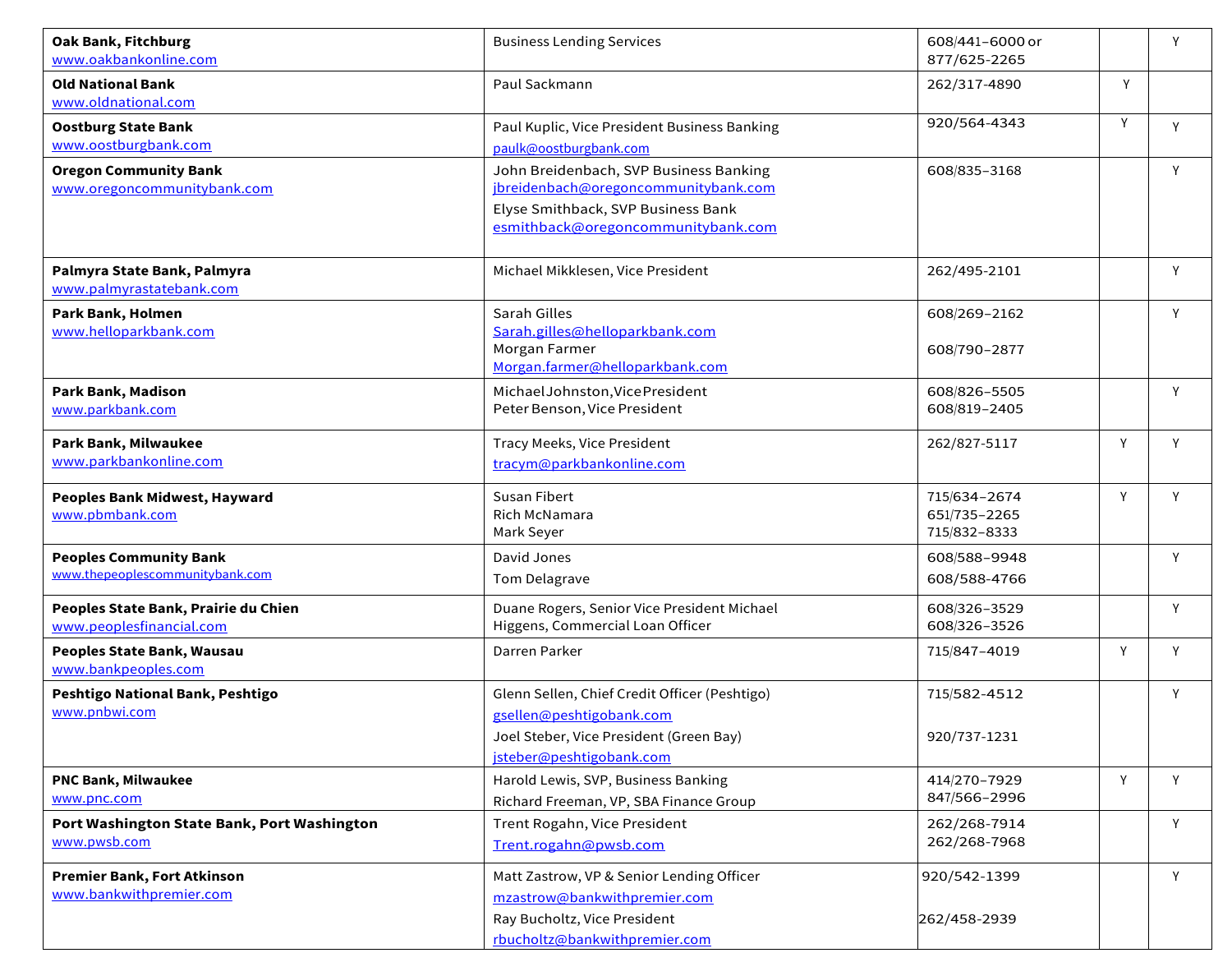| <b>Premier Community Bank, Marion</b><br>www.bankwithpremier.com | Lucas McMahon<br>Sam McMahon                                                                    | 715/754-2535                                 |  |
|------------------------------------------------------------------|-------------------------------------------------------------------------------------------------|----------------------------------------------|--|
| Prospera Credit Union, Appleton<br>www.myprospera.com            | John Schemm, VP of Lending<br>John.schemm@myprospera.com                                        | 920/882-4800                                 |  |
| <b>PyraMax Bank, Greenfield</b><br>www.pyramaxbank.com           | Eric Hurd, Vice President<br>Andrew Freter, Assistant Vice President<br>afreter@pyramaxbank.com | 414/235-5894<br>414/235-5223                 |  |
| <b>RiverBank, LaCrosse</b><br>www.riverbank.biz                  | Nick Neubauer<br>Walt Weiland, Vice President<br>Kevin Zagrodnick, Vice President               | 608/667-4148<br>608/366-2018<br>608/667-4129 |  |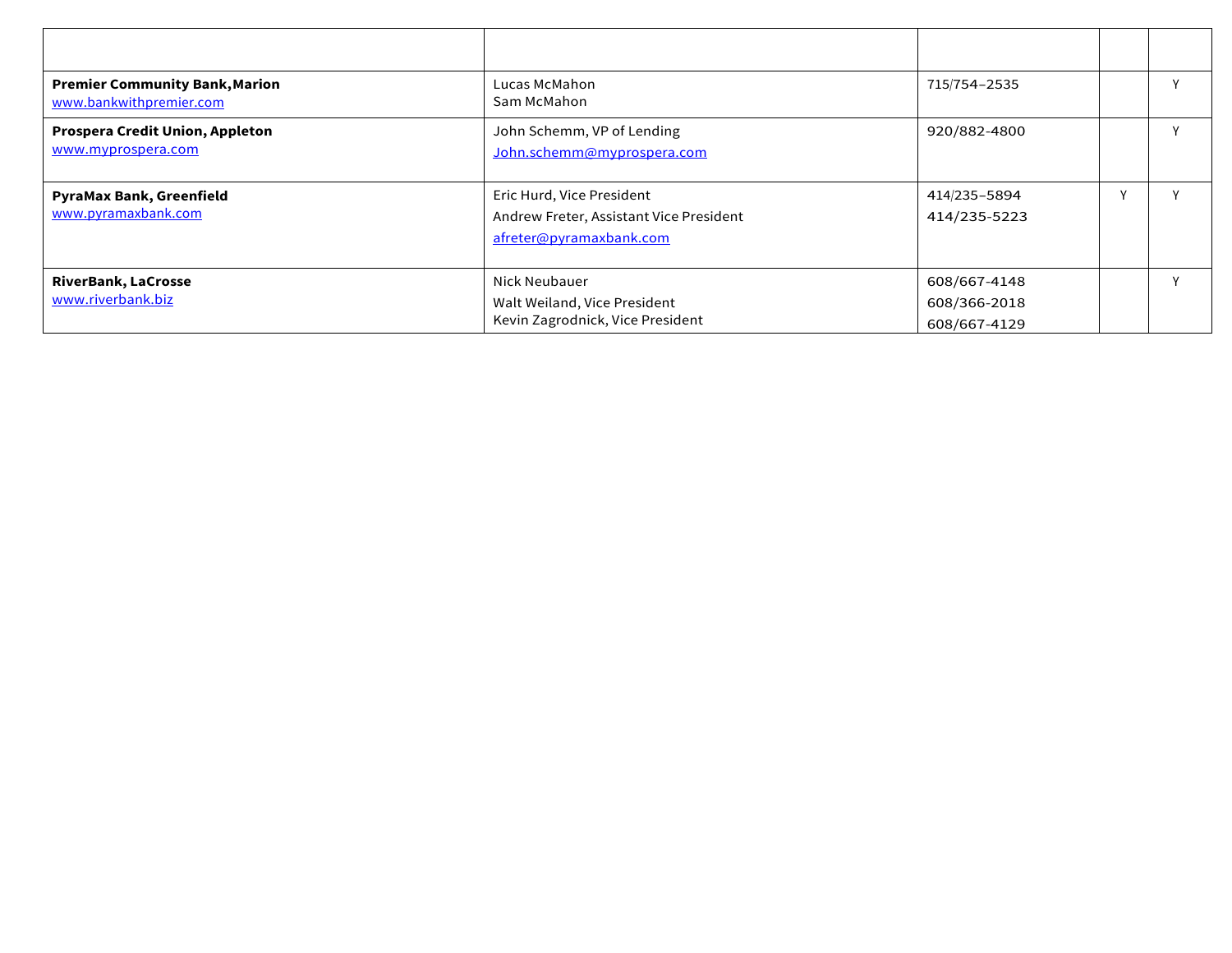| <b>Royal Bank, Elroy</b><br>www.royalbank-usa.com                         | Josh Esser                                                                                                                                                          | 608/623-2313                                                 |   | Y |
|---------------------------------------------------------------------------|---------------------------------------------------------------------------------------------------------------------------------------------------------------------|--------------------------------------------------------------|---|---|
| Royal Credit Union, Eau Claire<br>www.rcu.org                             | Joe Fischer<br>Karlee Wallin<br>Kristi Voller                                                                                                                       | 715/246-8036<br>715/552-3094<br>952/683-9765                 |   | Y |
| <b>Security Financial Bank, Durand</b><br>www.sfbank.com                  | George Brewe<br>Mike Chilson                                                                                                                                        | 715/568-1100<br>715/672-4237                                 |   | Y |
| <b>Settlers Bank, De Forest</b><br>www.settlerswi.com                     | David Fink, President and Sr. Lender<br>Ed Kinney, Sr. Vice President                                                                                               | 608/842-5000<br>608/842-5021                                 |   | Y |
| <b>Spring Bank, Brookfield</b><br>www.springbankwi.com                    | Glenn Michaelsen, Senior Vice President<br>Heather Nelson, Senior Vice President                                                                                    | 262/754-5563<br>262/754-5569                                 |   | Y |
| <b>State Bank of Arcadia, Arcadia</b><br>www.rkdbank.com                  | Paul Lorenz, Senior Vice President bankprl@rkdbank.com<br>KurtJohnson, Senior Vice President bankkcj@rkdbank.com<br>Bruce Salzman, Executive VP bankbas@rkdbank.com | 715/538-4358<br>866/566-2265<br>608/323-3331<br>800/869-8021 |   | Y |
| <b>State Bank Financial, La Crosse</b><br>www.statebankfinancial.com      | Rob Warren, Small Business Relationship Manager<br><b>Colin Fleming</b>                                                                                             | 608/784-4600                                                 |   | Y |
| <b>State Bank of Cross Plains, Cross Plains</b><br>www.sbcp.com           | Scott Ducke, Sr. Vice President/Chief Lending Officer<br>George Ohlendorf, VP Business Banking Officer<br>Casey McClyman                                            | 608/798-5221<br>608/826-3502<br>608/828-2287                 | Y | Y |
| Stearn's Bank, St. Cloud, MN<br>www.stearnsbank.com                       | Dave Kahlhamer, SBA Operations Supervisor                                                                                                                           | 320/258-4816                                                 | Y | Y |
| <b>Stephenson National Bank &amp; Trust, Marinette</b><br>www.snbt.com    | Charlie Cappaert, Chief Lending Officer<br>Charlie.cappaert@snbt.com<br>Justin Wroblewski, Asst. VP/Business Banking Officer<br>Justin.wroblewski@snbt.com          | 715/735-2332<br>715/735-2343                                 |   | Y |
| <b>Summit Credit Union, Madison</b><br>www.summitcreditunion.com          | Dana Hoffmann, Vice President Business Services<br>Jason Herlitzke                                                                                                  | 608/243-5000 ext.<br>2862<br>608/243-5000 ext.<br>1818       |   | Y |
| <b>Superior Choice Credit Union</b><br>www.superiorchoice.com             | Joel Braun, Chief Lending Officer                                                                                                                                   | 800-569-4167                                                 |   | Y |
| <b>Thrivent Federal Credit Union</b><br>www.thriventcu.com                | Heidi Giuliani, VP-Commercial Loan Administration                                                                                                                   | 612/844-8048 or<br>612/844-8512                              |   |   |
| <b>Timberwood Bank, Tomah</b><br>www.timberwoodbanks.com                  | <b>Clint Baurichter</b><br>David Taylor, Vice President Commercial Lending                                                                                          | 608/374-1158<br>608/372-2265                                 | Y | Y |
| <b>Time Federal Savings Bank</b><br>www.timefederalsavings.com            | Nicholas Inman, Vice President/Credit Officer                                                                                                                       | 715/422-1126                                                 |   | Y |
| <b>Tomahawk Community Bank, Tomahawk</b><br>www.tomahawkcommunitybank.com | P J Childers                                                                                                                                                        | 715/453-2144                                                 |   | Y |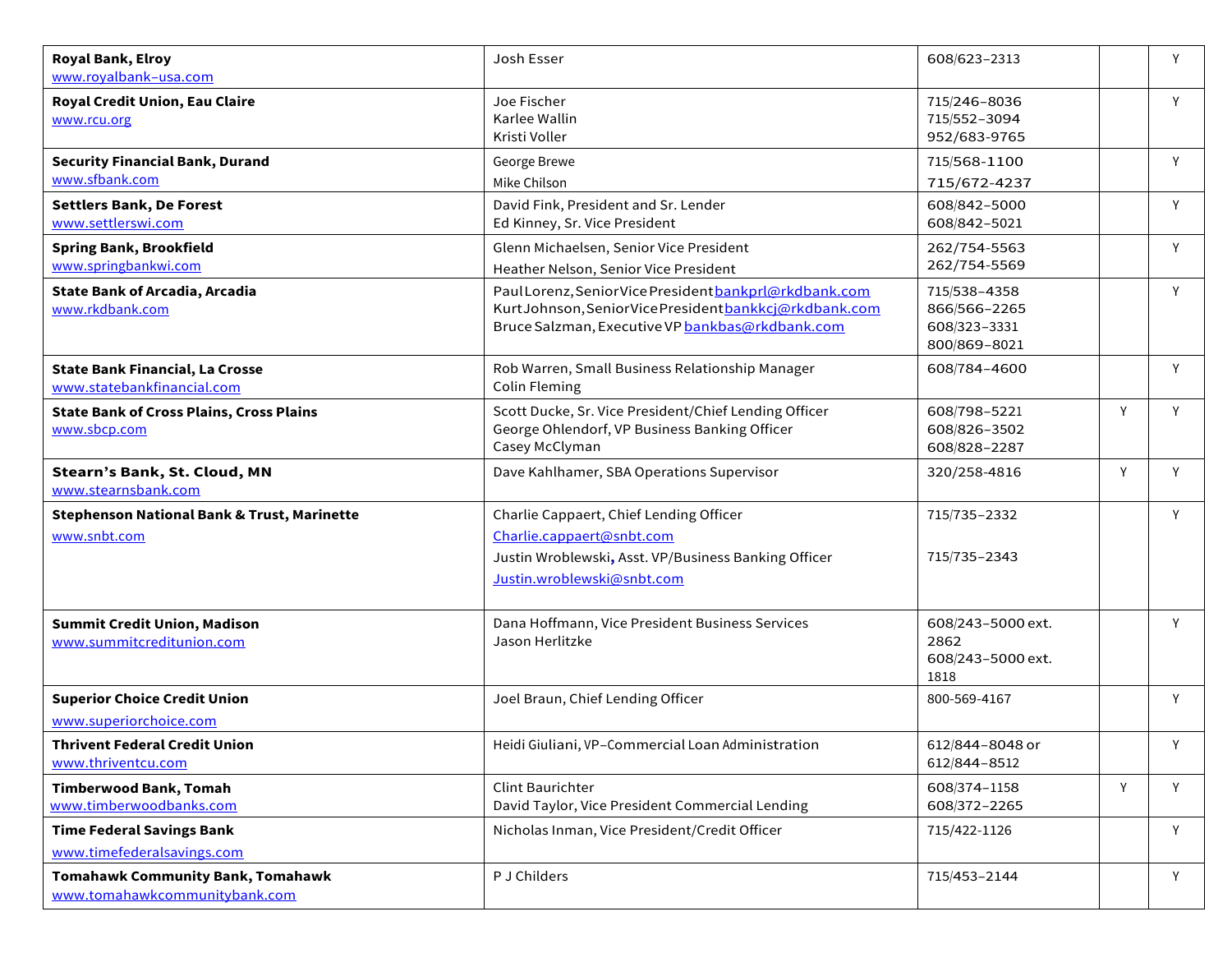| <b>Town Bank, Hartland</b><br>www.townbankus.com                     | Mike Gest, Vice President - SBA Lending<br>mgest@townbank.us                                                                   | 414/255-1013                                                      |   | Y |
|----------------------------------------------------------------------|--------------------------------------------------------------------------------------------------------------------------------|-------------------------------------------------------------------|---|---|
| Tri-City National Bank, Oak Creek<br>www.tcnb.com                    | Andrew Narr, Vice President<br>a.narr@tcnb.com                                                                                 | 262/253-3380                                                      |   | Y |
| <b>Union State Bank, West Salem</b><br>www.usbwestsalem.com          | James Anderson, Vice President<br>Steven Zeman, President                                                                      | 608/786-0600                                                      |   | Y |
| <b>United Midwest Savings Bank</b><br>www.midwestbusinesscapital.com | Dale Morgan, Vice President<br>Jon Tonjes, Executive Vice President                                                            | 614/783-1648<br>614/638-1995                                      | Y |   |
| <b>Unity Bank, Augusta</b><br>www.unitybanking.com                   | Teresa Rosengarten                                                                                                             | 877/440-2223                                                      |   | Y |
| <b>U.S. Bank, Milwaukee</b><br>www.usbank.com                        | Mike Ward, Senior Vice President<br>Michael.ward@usbank.com                                                                    | 414/765-6061                                                      | Y | Y |
|                                                                      | Josh McCann, Vice President<br>Joshua.mccann@usbank.com                                                                        | 262/650-2124                                                      |   |   |
|                                                                      | Doug Heding, Vice President<br>Douglas.heding@usbank.com                                                                       | 414/765-6064                                                      |   |   |
| Verve, a Credit Union<br>www.verveacu.com                            | John Hill, VP Commercial Lending<br>Ken Buksnes, VP of Credit<br>kbuksnes@verveacu.com                                         | 920/252-0683<br>920/230-3025                                      |   | Y |
| <b>Waterstone Bank</b><br>www.wsbonline.com                          | Dave Provancher, SVP & Chief Lending Officer<br>dprovan@wsbonline.com                                                          | 262/696-7175                                                      |   | Y |
| Waukesha State Bank, Waukesha<br>www.waukeshabank.com                | Paula Neis, Vice President<br>pneis@waukeshabank.com                                                                           | 262/549-8551                                                      | Y | Y |
| <b>Wells Fargo Bank, Wisconsin</b><br>www.wellsfargo.com             | Linda Hrdina, Vice President<br>linda.j.hrdina@wellsfargo.com<br>Lynn Boelter, Vice President<br>Lynn.m.boelter@wellsfargo.com | 414/294-8102<br>414/999-3210                                      | Y | Y |
| <b>Westbury Bank, Brookfield</b><br>www.westburybankwi.com           | Joseph Schaefer, VP, Commercial Lending<br>Joe.schaefer@westburybankwi.com                                                     | 262/439-3338                                                      | Y | Y |
| <b>WESTconsin Credit Union, Eau Claire</b><br>www.westconsincu.org   | Melissa Kraemer<br><b>Brice Medin</b><br>Christopher Brooke, Senior Business Loan Officer                                      | 715/386-2300 x7818<br>715/930-1675 x1681<br>715/833-8035 ext 7367 |   | Y |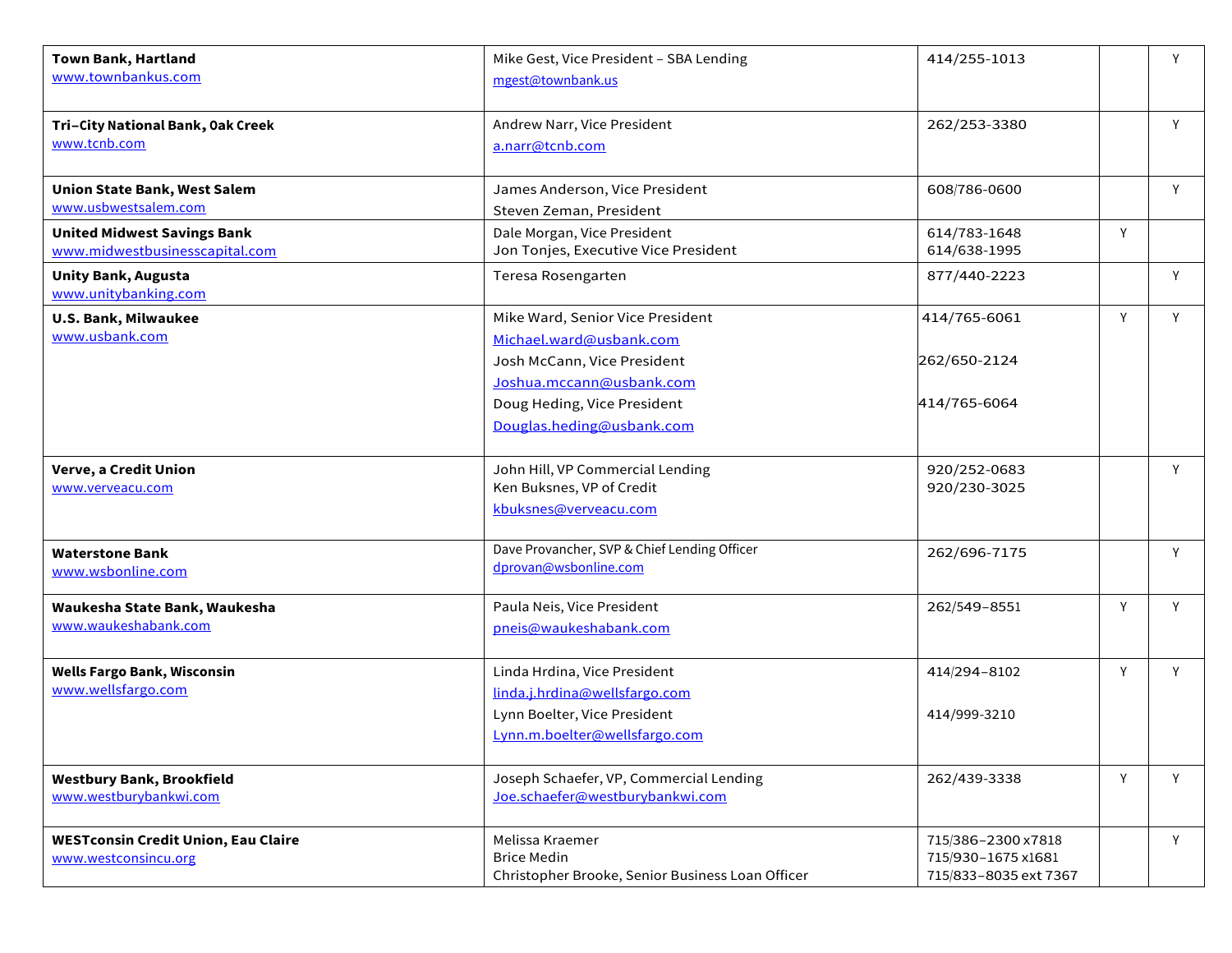| <b>Wisconsin Bank &amp; Trust, Madison</b><br>www.wisconsinbankandtrust.com | Craig Aderhold<br>Patrick Murphy<br>Jasin Pasho<br>Ron Markham               | 920/983-5005<br>920/983-5029<br>414/930-7002<br>608/328-4080 |  |
|-----------------------------------------------------------------------------|------------------------------------------------------------------------------|--------------------------------------------------------------|--|
| <b>Wisconsin River Bank, Sauk City</b><br>www.wisconsinriverbank.com        | Elizabeth Neumaier, Administrative Officer<br>Jerry Schaller, Vice President | 608/643-6300                                                 |  |
| <b>Wolf River Community Bank, Hortonville</b><br>www.wolfriverbank.com      | Jason Bloxham, Executive Vice President<br>jasonb@wolfriverbank.com          | 920/779-5271                                                 |  |
| <b>Woodford State Bank, Monroe</b><br>www.woodfordstatebank.com             | Jason Kundert, Asst. Vice President                                          | 608/329-2052                                                 |  |
| <b>WoodTrust Bank, WI Rapids</b><br>www.woodtrust.com                       | Jeffrey A. Meyers<br>Lori Van Asten<br>Derek Johnson                         | 715/423-7600                                                 |  |

## **WISCONSIN SBA CERTIFIED DEVELOPMENT COMPANIES**

| <b>CDC</b>                                                                                                  | <b>CONTACT</b>                                                                                                                                                                                                                                | <b>PHONE</b>                          | <b>AREA OF OPERATION</b>                                                            |
|-------------------------------------------------------------------------------------------------------------|-----------------------------------------------------------------------------------------------------------------------------------------------------------------------------------------------------------------------------------------------|---------------------------------------|-------------------------------------------------------------------------------------|
| <b>Racine County Economic Development Corporation</b><br>d/b/a Business Lending Partners<br>www.blp504.org/ | Carolyn Engel, Business Finance Manager<br>carolyn@blp504.org                                                                                                                                                                                 | (262) 898-7420                        | Statewide                                                                           |
| Southeastern Minnesota 504 Development Corporation<br>www.504corporation.com/                               | Dwayne Lee, Director of Business Development<br>Laura Hart, Loan Services<br>Mary Oudekerk, Senior Business<br>Development Officer                                                                                                            | $(507)$ 288-6442<br>$(507)$ 625-6056  | La Crosse, Buffalo, Pepin, Pierce, St.<br>Croix, Trempealeau                        |
| <b>SPEDCO</b><br>www.spedco.com                                                                             | Kristen Wood, Executive Director<br>Andy Clausen, Senior Loan Officer<br>Chris Kaye, Loan Officer<br>Scott Hoeschen, Business Development Officer                                                                                             | (651) 631-4900 or<br>(866) 977-3326   | Barron, Buffalo, Dunn, La Crosse,<br>Pepin, Pierce, Polk, St. Croix,<br>Trempealeau |
| Twin Cities Metro Certified Development Company<br>www.504lending.com                                       | Pete Ingebrand, Vice President Ext. 13 Debby<br>Gustafson, Loan Originator Ext. 34 Sheila<br>Nelson, Loan Originator Ext. 16 Heidi<br>Pautsch, Loan Originator Ext. 14 Angie Way,<br>Loan Originator Ext. 18 Rachel Edgar, Loan<br>Originator | $(651)$ 481-8081<br>$(651)302 - 7225$ | Barron, Buffalo, Dunn, La Crosse,<br>Pepin, Pierce, Polk, St. Croix,<br>Trempealeau |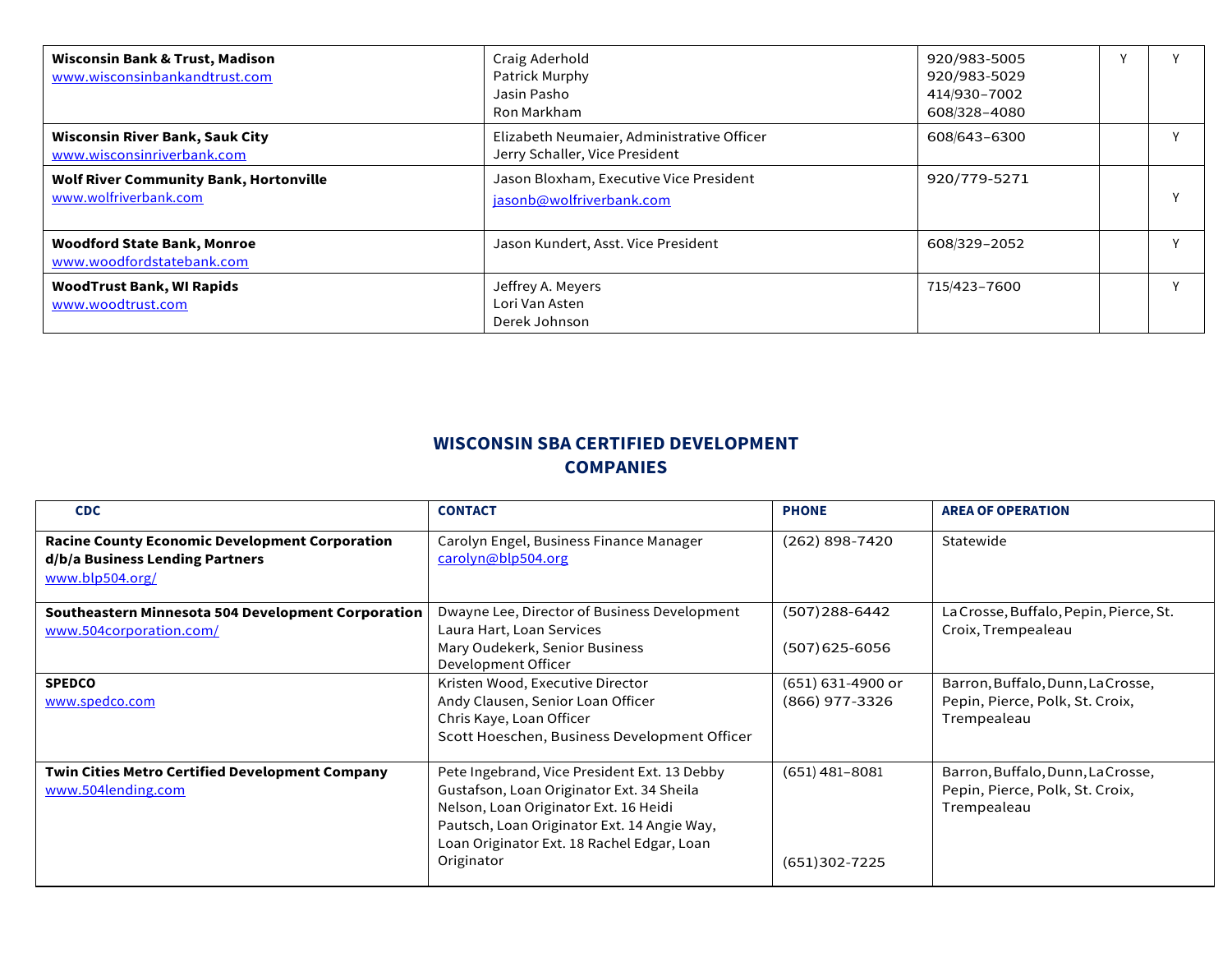| WBD, Inc.<br>Dan Schneider, President, CEO<br>JasonMonnett, SeniorVP/SeniorLoanOffice-<br>www.wbd.org<br>Oshkosh<br>Matt Wilcox, VP/Loan Officer - Oshkosh<br>SteveKohl, VP/Loan Officer-Waukesha<br>Nick Drewsen, VP/Loan Officer - Madison<br>Mike Dieckman, VP/Loan Officer - Eau Claire<br>KyleKuntz, VP/LoanOfficer-StevensPoint<br>Dan Timm, VP/Loan Officer, Southwest, WI<br>AprilNelson, VP/LoanOfficer-Stillwater, MN | (920) 819-0390<br>$(920)$ 966-9749<br>$(920)$ 966-1490<br>$(262)$ 436-3012<br>$(608)$ 316-7134<br>$(715)$ 598-9956<br>$(608) 647 - 2512$<br>$(715)575 - 5805$<br>$(715)$ 381-6719 | Statewide in Wisconsin<br>and<br>Upper Peninsula of Michigan, Counties:<br>Delta, Iron, Dickinson, Marquette,<br>Gogebic and Menominee.<br>Minnesota Counties of: St. Louis,<br>Carlton, Houston, Anoka, Carver,<br>Chisago, Dakota, Hennepin, Isanti,<br>Ramsey, Scott, Sherburne,<br>Washington, and Wright |
|---------------------------------------------------------------------------------------------------------------------------------------------------------------------------------------------------------------------------------------------------------------------------------------------------------------------------------------------------------------------------------------------------------------------------------|-----------------------------------------------------------------------------------------------------------------------------------------------------------------------------------|---------------------------------------------------------------------------------------------------------------------------------------------------------------------------------------------------------------------------------------------------------------------------------------------------------------|
|---------------------------------------------------------------------------------------------------------------------------------------------------------------------------------------------------------------------------------------------------------------------------------------------------------------------------------------------------------------------------------------------------------------------------------|-----------------------------------------------------------------------------------------------------------------------------------------------------------------------------------|---------------------------------------------------------------------------------------------------------------------------------------------------------------------------------------------------------------------------------------------------------------------------------------------------------------|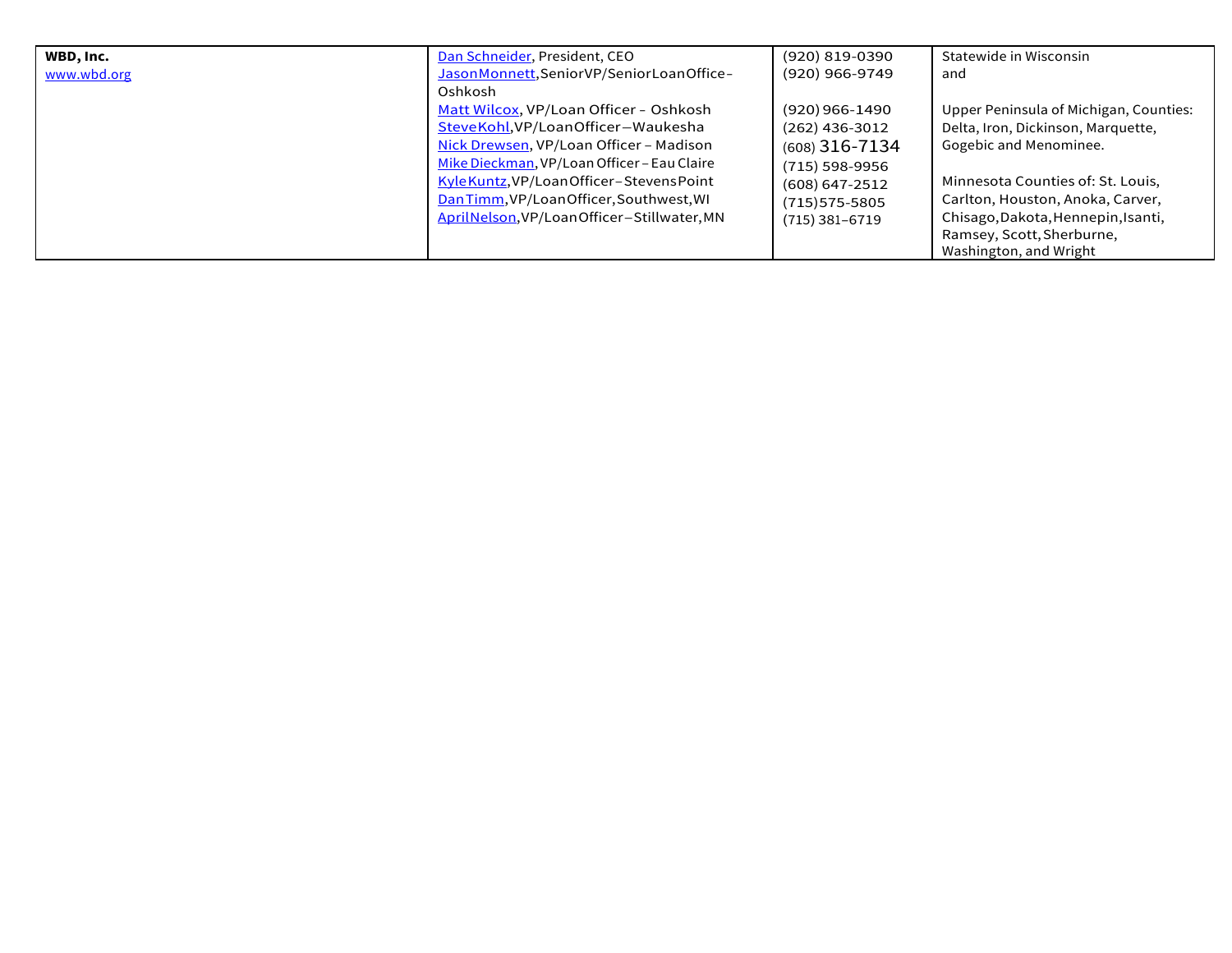## **WISCONSIN MICRO-LENDERS**

| <b>Micro Loan Lenders</b>                                                                                                                                                                                                                                                                                                                                                                   | <b>Service Area</b>                                                                             |
|---------------------------------------------------------------------------------------------------------------------------------------------------------------------------------------------------------------------------------------------------------------------------------------------------------------------------------------------------------------------------------------------|-------------------------------------------------------------------------------------------------|
| Advocap - www.advocap.org<br>19 West First Street, P.O. Box 1108, Fond du Lac, WI 54936<br>920/922-7760 or 800-631-7760                                                                                                                                                                                                                                                                     | Fond du Lac, Green Lake, and Winnebago Counties                                                 |
| Kathy Doyle, Business Development Director<br>kathyd@advocap.org                                                                                                                                                                                                                                                                                                                            |                                                                                                 |
| Wayne Griesbach<br>181 E. North Water Street, Suite 210, Neenah, WI 54956 920/725-2791                                                                                                                                                                                                                                                                                                      |                                                                                                 |
| Larry Hutzler<br>237 Broadway, Suite C, Berlin, WI 54923   920/361-9880                                                                                                                                                                                                                                                                                                                     |                                                                                                 |
| CAP Services, Inc. www.capservices.org<br>1608 W. River Drive, Stevens Point, WI 54482   715-343-7141                                                                                                                                                                                                                                                                                       | Calumet, Marathon, Marquette, Outagamie, Portage, Waupaca,<br><b>Waushara and Wood Counties</b> |
| LauraWest, Director of Business Development<br>lwest@capmail.org                                                                                                                                                                                                                                                                                                                            |                                                                                                 |
| Entrepreneur Fund, Inc. - www.entrepreneurfund.org 202 West<br>Superior Street, Suite 311, Duluth, MN 55802<br>218-623-5729 or 800-422-0374                                                                                                                                                                                                                                                 | Douglas County, including City of Superior in Wisconsin                                         |
| 202 West Superior Street, Suite 311, Duluth, MN 55802 218-623-5747<br>Sascha Mansson, Woman's Business Alliance Director, 218-623-5730<br>Sandy Voigt, Women's Business Alliance Director, 218-735-6033<br>Stephen Peterson, Sr. Senior Business Loan Officer, 218-735-6025<br>Michael Lattery, Director of Business Finance, 218-623-5734<br>Zack Hoy, Business Loan Officer, 218-623-5758 |                                                                                                 |
| First American Capital Corp. (FACC) - www.aiccw-facc.org<br>Subsidiary of the American Indian Chamber of Commerce of Wisconsin                                                                                                                                                                                                                                                              | Statewide                                                                                       |
| 10710 West Scharles Avenue, Hales Corners, WI 53130<br>$(414) 604 - 2044$                                                                                                                                                                                                                                                                                                                   |                                                                                                 |
| Craig Andersen, Executive Director craig@aiccw-facc.org                                                                                                                                                                                                                                                                                                                                     |                                                                                                 |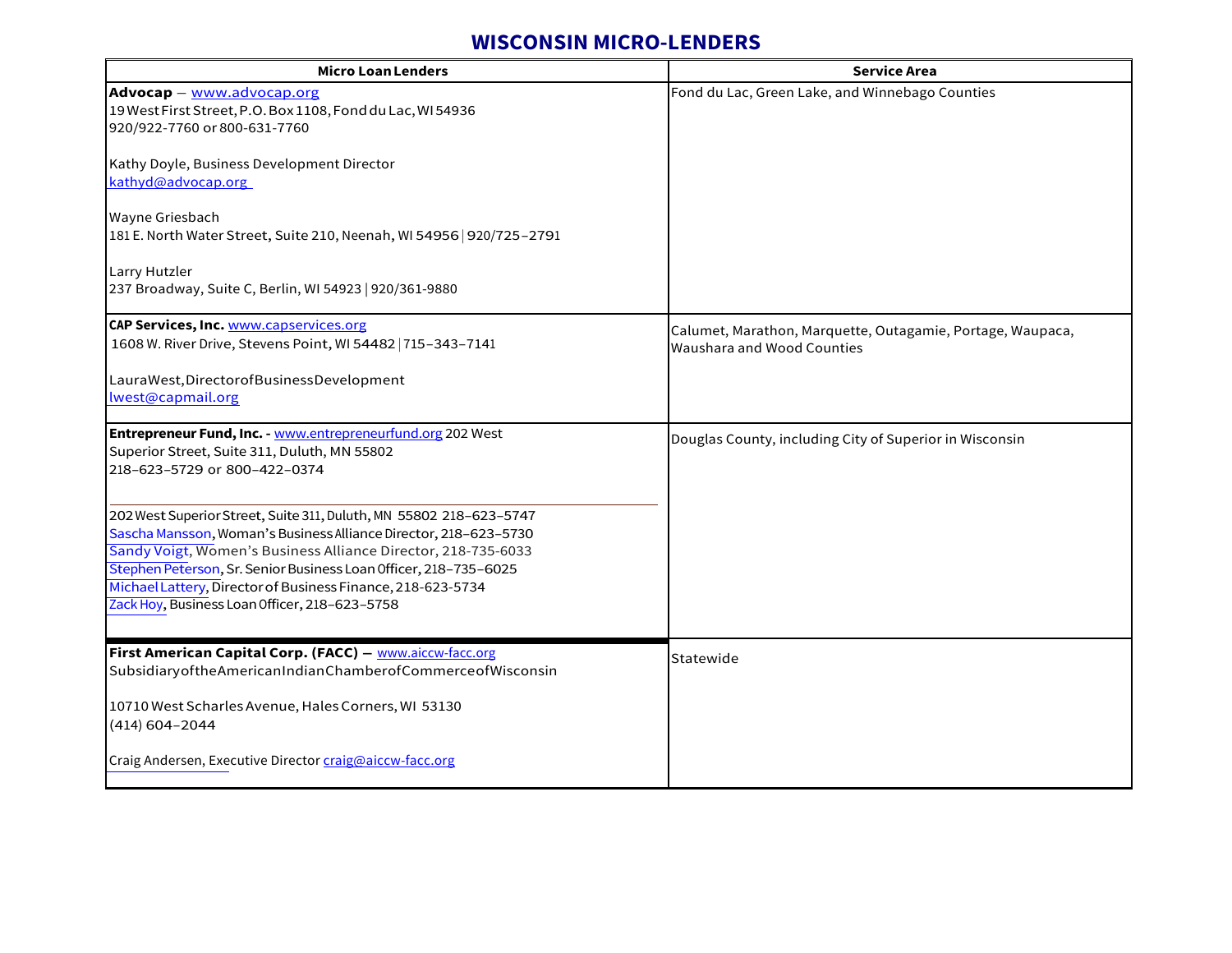| NorthwestRegionalPlanningCommission-www.nwrpc.com<br>1400 South River Street, Spooner, W154801<br>715/635-2197                             | Ashland, Bayfield, Burnett, Douglas, Iron, Price, Rusk, Sawyer,<br>Taylor, Washburn<br> TribalNations:BadRiver,RedCliff,LacduFlambeau,LacCourte |
|--------------------------------------------------------------------------------------------------------------------------------------------|-------------------------------------------------------------------------------------------------------------------------------------------------|
| Ken Pearson, Business Development Specialist/Loan Fund Manager<br>kpearson@nwrpc.com                                                       | ∥Oreilles, St. Croix                                                                                                                            |
| Wisconsin Women's Business Initiative Corp. (WWBIC) www.wwbic.com<br>1533 North Rivercenter Drive, Milwaukee, WI 53212<br>$(414)$ 395-4562 | Statewide                                                                                                                                       |
| Michael Hetzel, Director of Lending mhetzel@wwbic.com<br>An Nguyen, Assistant Director of Lending anguyen@wwbic.com                        |                                                                                                                                                 |